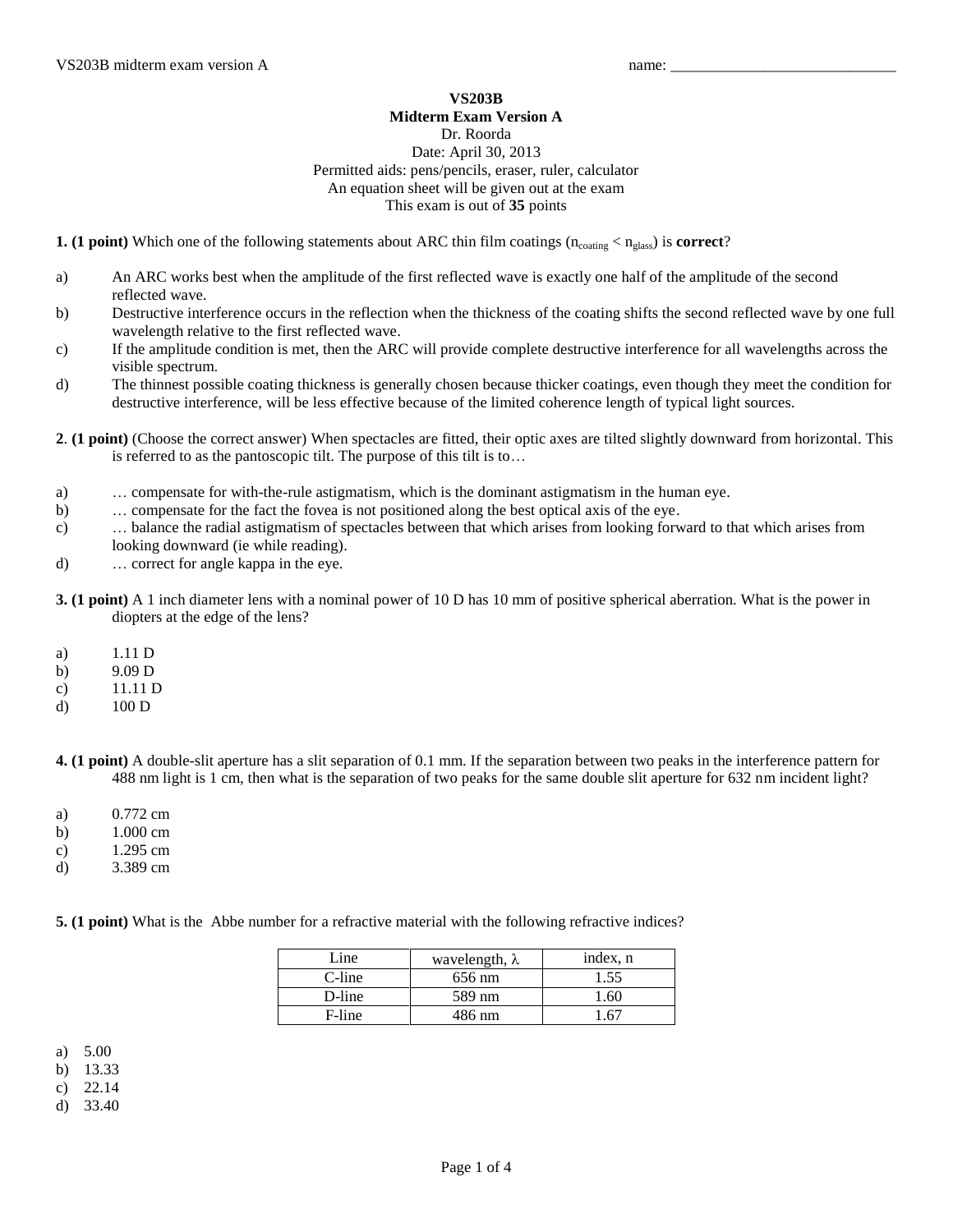**6. (4 points total; 0.5 points each)** Circle either T (True) or F (False) for each of the following statements

- a) T or F: In the human eye, the blur caused chromatic aberration is too small to be detected.
- b) T or F: Distortion and curvature of field refer to aberrations that distort the images, but do not necessarily blur the image.
- c) T or F: In a biconvex lens, radial astigmatism arises whenever the chief ray of light from the object passes through a lens at an angle.
- d) T or F: Lenses with spherical surfaces do not have spherical aberration.
- e) T or F: In optical systems that have spherical surfaces and where all elements are aligned (ie centers of curvature all fall along a single line) there is no coma for objects that are on-axis.
- f) T or F: Astigmatism arises along the line of sight in the human eye primarily because light is passes obliquely through the eye's cornea and lens.
- g) T or F: Fraunhofer diffraction calculations can be used to describe the intensity distribution at the focal point of a lens.
- h) T or F: The dispersion (Abbe number) of a transparent material is directly related to its refractive index. (this question is ambigupous and was ignored in the grading). If I could revise the statement, it would read. "Given the nominal refractive index of a transparent material, it is possible to determine is Abbe number? << this statement is FALSE)

**7. (5 points total)** Two mutually coherent light waves of the same amplitude are traveling in water (n=1.33). Each has a frequency of  $5 \times 10^{14}$  Hz. The waves are out of phase by 75 degrees and their combined intensity is 113 (arbitrary units).

**a) (4 points)** Write the two wave equations (make sure your units are in radians):

| --<br>∸<br>. |
|--------------|
|--------------|

E2 = \_\_\_\_\_\_\_\_ sin ( \_\_\_\_\_\_\_\_\_\_\_\_\_\_\_\_\_\_\_\_ x - \_\_\_\_\_\_\_\_\_\_\_\_\_\_\_\_\_\_\_ t + \_\_\_\_\_\_\_\_\_\_\_\_\_\_\_\_\_\_\_);

**b) (1 point)** What would the intensity be if the two waves were mutually incoherent?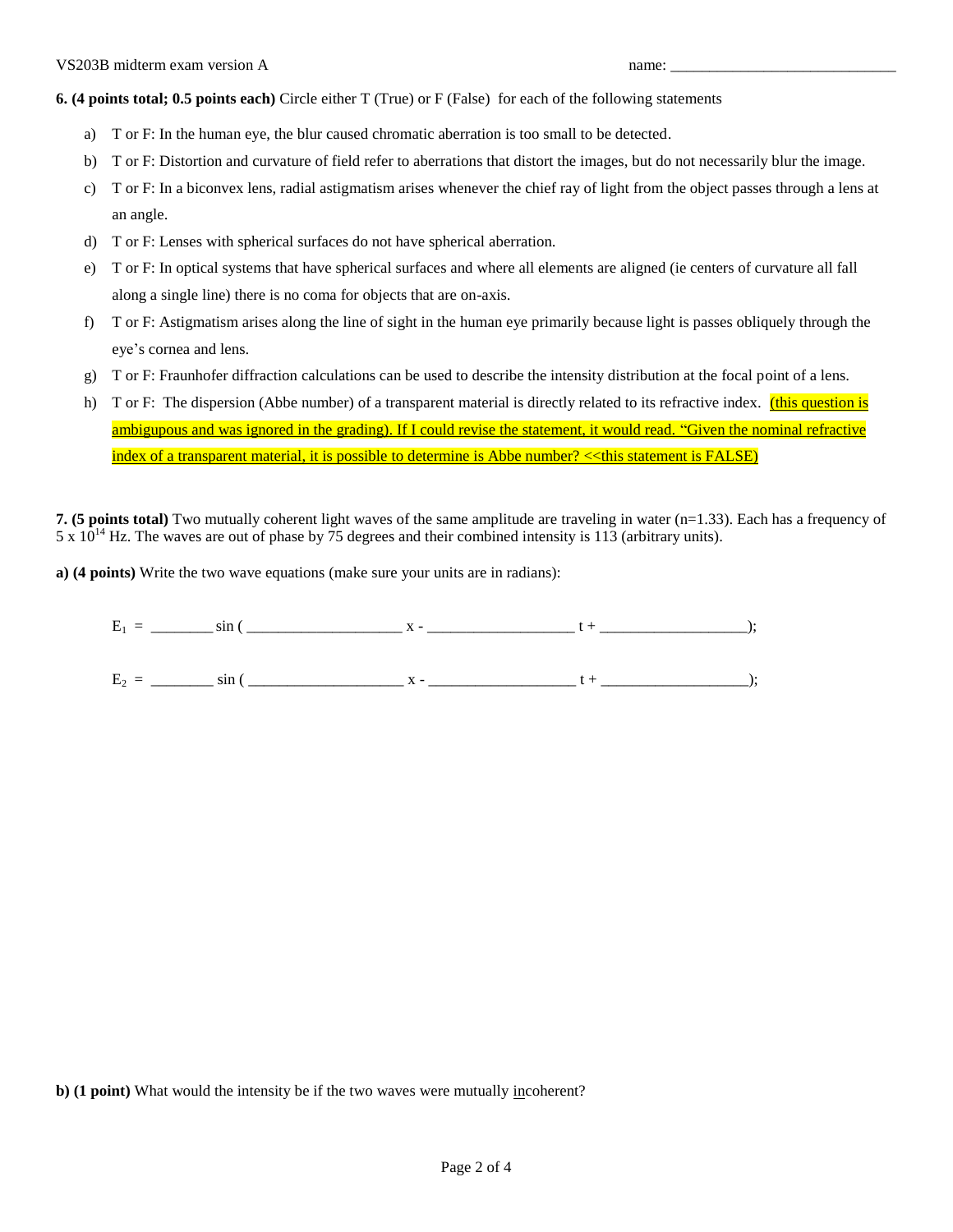**8. (7 points total)** A myope is corrected with -9 D spectacles of index n=1.5. She keeps her head pointing forward but directs her gaze 15 degrees to the left.

**a) (1 point)** What is the tangential power of the lens when viewing through it at this angle?

**b) (1 point)** What is the sagittal power of the lens when viewing through it at this angle?

**c) (1 point)** What is the radial astigmatism of the lens when viewing through it at this angle?

**d) (1 point)** What is the orientation of the tangential axis in this situation?

**e) (3 points)** What is the refractive error for this eye when viewing through the lens at this angle? **(in this question I want you to write** the refractive correction that you would apply in front of the spectacle to correct the refractive error that is generated by off-axis astigmatism)

\_\_\_\_\_\_\_\_DS, \_\_\_\_\_\_\_\_DC, axis: \_\_\_\_\_\_\_\_\_\_\_\_\_degrees

**9. (3 points total)** The ideal material for an ARC is one that has an index of refraction that is equal to the square root of the glass that it is coating. But consider a situation where all you had was a coating material with  $n = 1.9$  and glass with  $n = 1.45$ .

**(2 points)** How thick would you make the coating to minimize the reflection for 550 nm light?

**(1 point)** Why will choosing an antireflective coating with an index that is higher than the glass always be a worse choice?